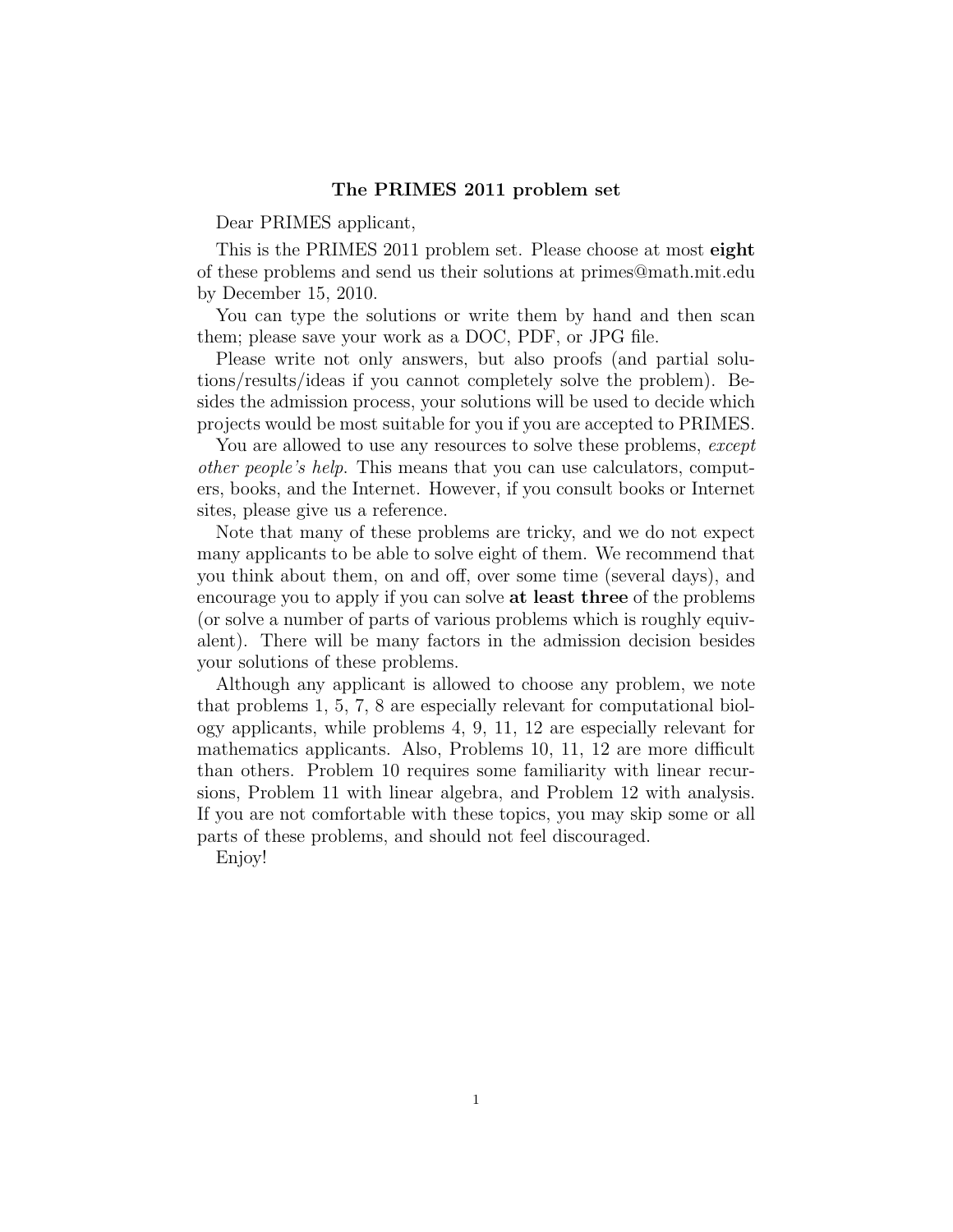**Problem 1.** You roll four dice until you have at least two equal numbers (i.e., if all the four numbers are different, you just roll the dice again). Then, you win if at least one of the four dice shows a 3. What's your chance of winning? (Represent the answer as a fraction).

**Problem 2.** Let  $125! = 5^kN$ , where k is a positive integer, and N is a positive integer not divisible by 5 (such  $k$  and  $N$  are unique).

(a) What is  $k$ ?

(b) What is the remainder of division of  $N$  by 5?

**Problem 3.** How many integers between 1 and 1,000,000 cannot be written as a sum of two or more consecutive positive integers? What are these numbers?

Problem 4. What are the first 100 digits after the decimal point of **Problem 4.** What are the first 100 digits after the decimal point of the number  $(\sqrt{10}+3)^{2010}$ ? (You may compute a few powers of  $\sqrt{10}+3$ ) by calculator, observe a pattern, then try to prove).

## Problem 5.

(a) Mary lives on the corner of 7th avenue and 54th street in Manhattan. Every night she takes a 10-blocks-long walk which begins and ends at her home. How many different walks can she take?

(b) How many different walks can Mary take if her walks are  $2n$ blocks long? (we assume that Manhattan is an infinite rectangular lattice).

(c) Suppose Mary is an absent-minded mathematician, and takes a 20-blocks-long walk which starts at her home but does not necessarily end there. What's the chance she actually does return home at the end of the walk, given that at each corner she picks the direction randomly with equal probabilities (i.e., each direction with probability  $1/4$ ? Compute the approximate value, using Stirling's formula  $n! \cong (n/e)^n \sqrt{2\pi n}.$ 

**Problem 6.** The vertices of a triangle  $T$  in the plane have rational coordinates. Can its sides be in proportion 2 : 3 : 4?

Hint: Use Heron's formula for the area of a triangle.

**Problem 7.** In an hour, a bacteria dies with probability  $p$  or else splits into two. What is the probability that a single bacteria produces a population that will never become extinct?

Hint: Let  $p_n$  be the probability of the population to die out by the *n*-th generation. Write a recursive equation for  $p_n$ , compute its limit, and express the answer via this limit.

Problem 8. Consider a population of unicorns. Unicorns are diploids, i.e., they have two copies of each gene, say  $A$  and  $B$ , which may be normal or mutated (i.e., defective). When a baby unicorn is born, each of the two parents passes one of these two copies to the baby.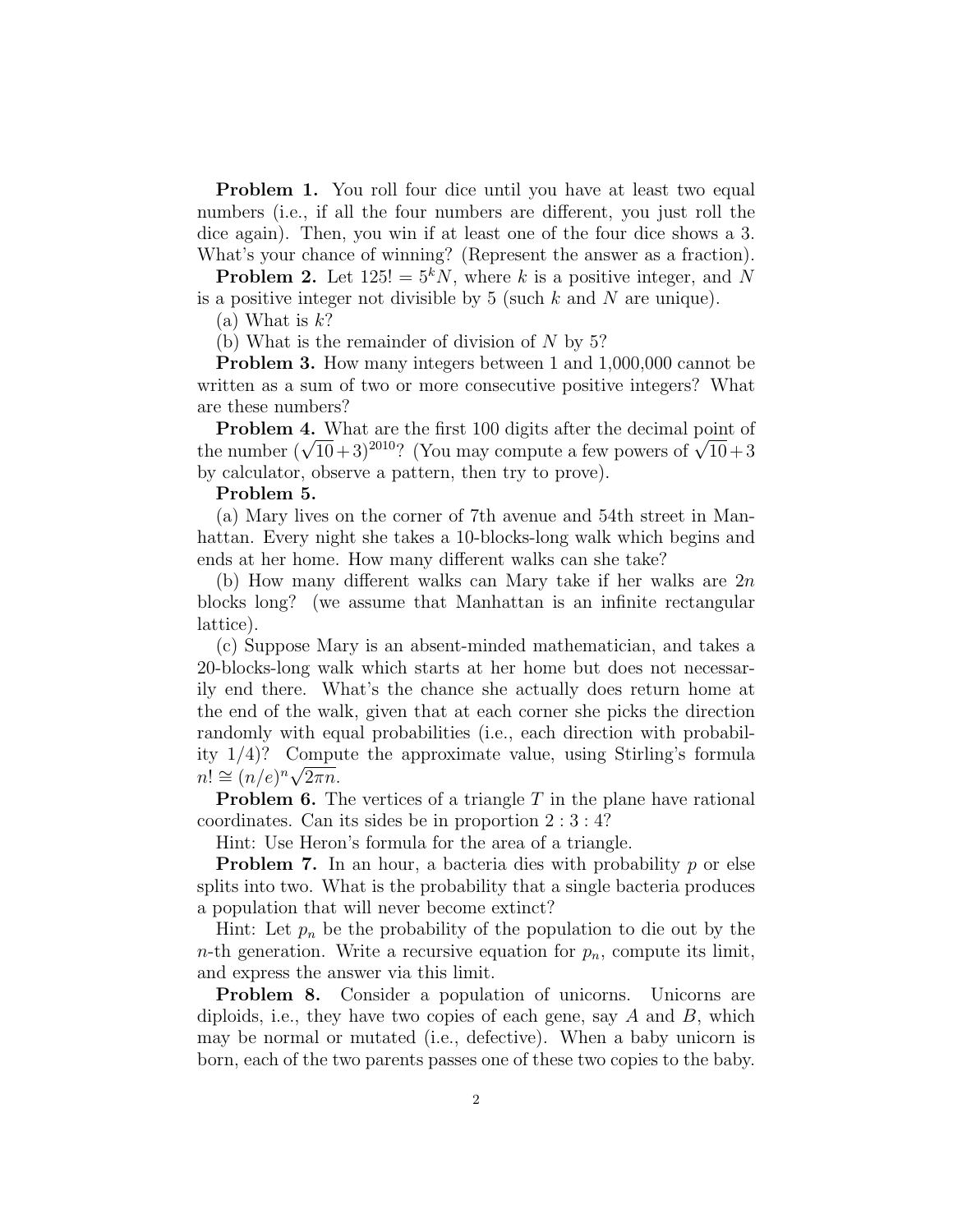If only one of the two copies is mutated, then the baby unicorn is a carrier of a genetic disease; i.e., it does not actually have the disease but may pass it to descendants. However, if both of these copies are mutated, then the baby unicorn is born sick and will not survive to adulthood (thus not producing descendants).

(a) If a unicorn carries a mutated copy of a certain gene, then for each of its siblings, what is the probability of having a mutated copy of the same gene? (You may neglect the rare possibility that both parents carry a mutation in this gene).

The genome of a unicorn has 8000 genes. Also, it is known that for any given adult unicorn and any given gene, with probability 1/1000 one of the copies of this gene  $(A \text{ or } B)$  in this unicorn is mutated, and these mutations are statistically independent for different genes.

(b) What is the probability that the baby unicorn has a genetic disease if its parents are siblings?

(c) if its parents are unrelated?

**Problem 9.** Let  $n$  be a positive integer. Find all the odd numbers between 1 and  $2^n$  which can be remainders modulo  $2^n$  of a perfect square.

Hint. Compute for the first few values of  $n$  to determine the pattern; then use induction.

**Problem 10.** (a) Let  $a_n(k)$  be the number of sequences of zeros and ones of length  $n$  which don't contain  $k$  zeros in a row. Find the recursive equation for  $a_n(k)$ , when k is fixed.

(b) If you toss a coin 10 times, what's the chance of not getting 3 heads in a row?

(c) Let  $p_n(k) = a_n(k)/2^n$  be the probability **not** to get k heads in a row from  $n$  coin tosses. Show that for each  $k$  there are constants  $C_k > 0$  and  $0 < b_k < 1$  such that  $p_n(k)/C_k b_k^n \to 1$  as  $n \to \infty$ . What is  $b_k$ ?

(d) Calculate  $a_n(2)$  and  $b_2$  explicitly.

## Problem 11.

Let  $M(n)$  denote the space of all real  $n \times n$  matrices. Thus  $M(n)$ is a real vector space of dimension  $n^2$ . Let  $f(n)$  denote the maximum dimension of a subspace V of  $M(n)$  such that every nonzero element of  $V$  is invertible.

(a) Show that if *n* is odd, then  $f(n) = 1$ .

(b) Show that  $f(rs) \geq f(r)$  for any positive integers r, s.

(c) Show that for any  $n, f(n) \leq n$ .

- (d) Find  $f(2)$ .
- (e) (harder) Find  $f(4)$ .

(f) (very hard) Find  $f(8)$ .